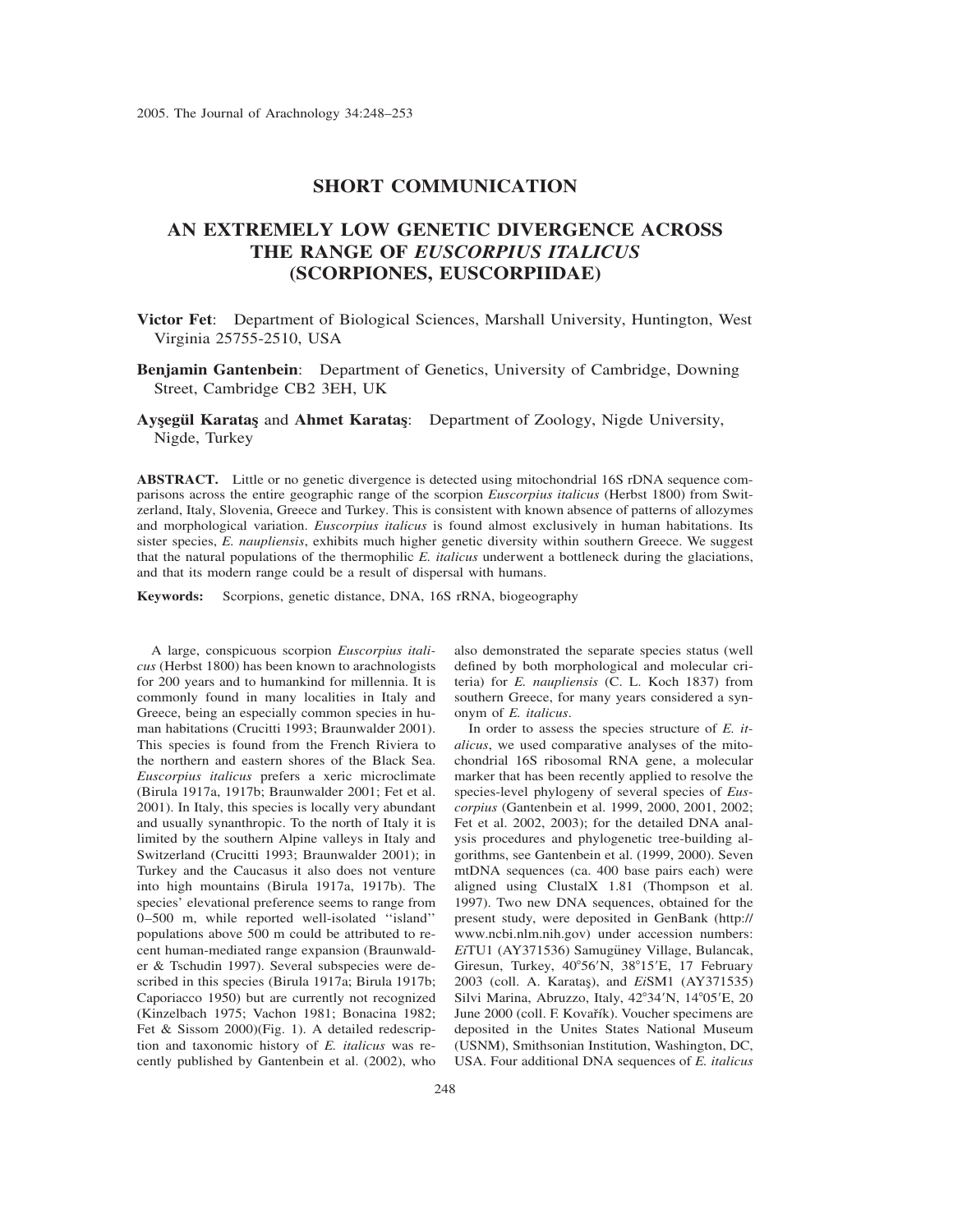

Figure 1.—Origin of population samples of *Euscorpius italicus* and *E. naupliensis* (outgroup; dark circle).

published earlier by our research group and its collaborators (Gantenbein et al. 1999, 2002) were extracted from the GenBank online database. Their abbreviations, accession numbers and geographic origin were: *Ei*BR (AJ389378), Brissago, Ticino, Switzerland, 46°07'N, 08°43'E, 25 May 1996 (coll. B. Gantenbein); *Ei*TO1 (AJ298067), Tortoreto, Abruzzo, Italy, 42°47'N, 13°55'E, 7 October 1997 (coll. M. Bellini); *Ei*MV1 (AJ506152), Metsovo, Epirus, Greece, 39°46'N, 21°10'E, 13 May 2001 (coll. V. Fet); *Ei*SL1 (AJ512752), Brje, Dobravlje, Aidovščina, Slovenia, 45°46'N, 13°50'E, 7 August 2000 (coll. B. Sket). As an outgroup, we used *E. naupliensis*: *En*ZA1 (AJ506153), Zakynthos Island, Greece, 37°46'N, 20°46'E, 20 August 1999 (coll. K. Palmer) (Gantenbein et al. 2002).

For estimation of within-species variation in species with moderate genetic variation, the application of networks and cladistic methods has been proposed to be the most efficient (Posada & Crandall 2001). Recently developed methods allow evaluation of the limits of parsimony (Templeton et al. 1992, 1995). Therefore, we calculated a statistical network that only connects haplotypes with a 95 % confidence limit using the program TCSalpha v1.01 (Clement et al. 2000). From the length of the DNA sequences we estimated the maximum number of steps that haplotypes can differ from each other for a 95% confidence limit. This statistical cladistic analysis revealed a very weak detectable geographic structure across the entire range of *E. italicus*. The statistical cladogram in Fig. 2 connects haplotypes of up to 7 mutation steps, whereas gaps are treated as the ''fifth'' base pair. The estimated level of divergence ranging from zero to four base pair substitutions (i.e. from  $0-1.2$  % uncorrected "p") is in a dramatic contrast with the elaborate, deep geographic structure detected using the same mitochondrial gene fragment in the congeneric species *E. germanus* (C.L. Koch 1837) and *E. alpha* Caporiacco 1950 (Gantenbein et al. 2000), *E. naupliensis* (C.L. Koch 1837) (Gantenbein et al. 2002), *E. tergestinus* (C.L. Koch 1837) (Fet et al. 2002), and *E. sicanus* (C.L. Koch 1837) (Fet et al. 2003); in each of the listed taxa, within-species divergences were up to 5%. The relatively poor genetic diversity of the mtDNA marker clearly supports the complete absence of nuclear variation at allozyme loci among Swiss populations of *E. italicus* (Gantenbein et al. 1998) compared with populations of other congeneric species (Gantenbein et al. 2001). The network (Fig. 2) also is consistent with the hypothesis of artificial transplantation, which is an important issue for phylogeographic studies on scorpions (Gantenbein  $&$  Largiadèr 2002). The Swiss haplotype (EiBR1) is identical with the Slovenian haplotype (EiSL1), which supports a very recent transplantation from the east into the region of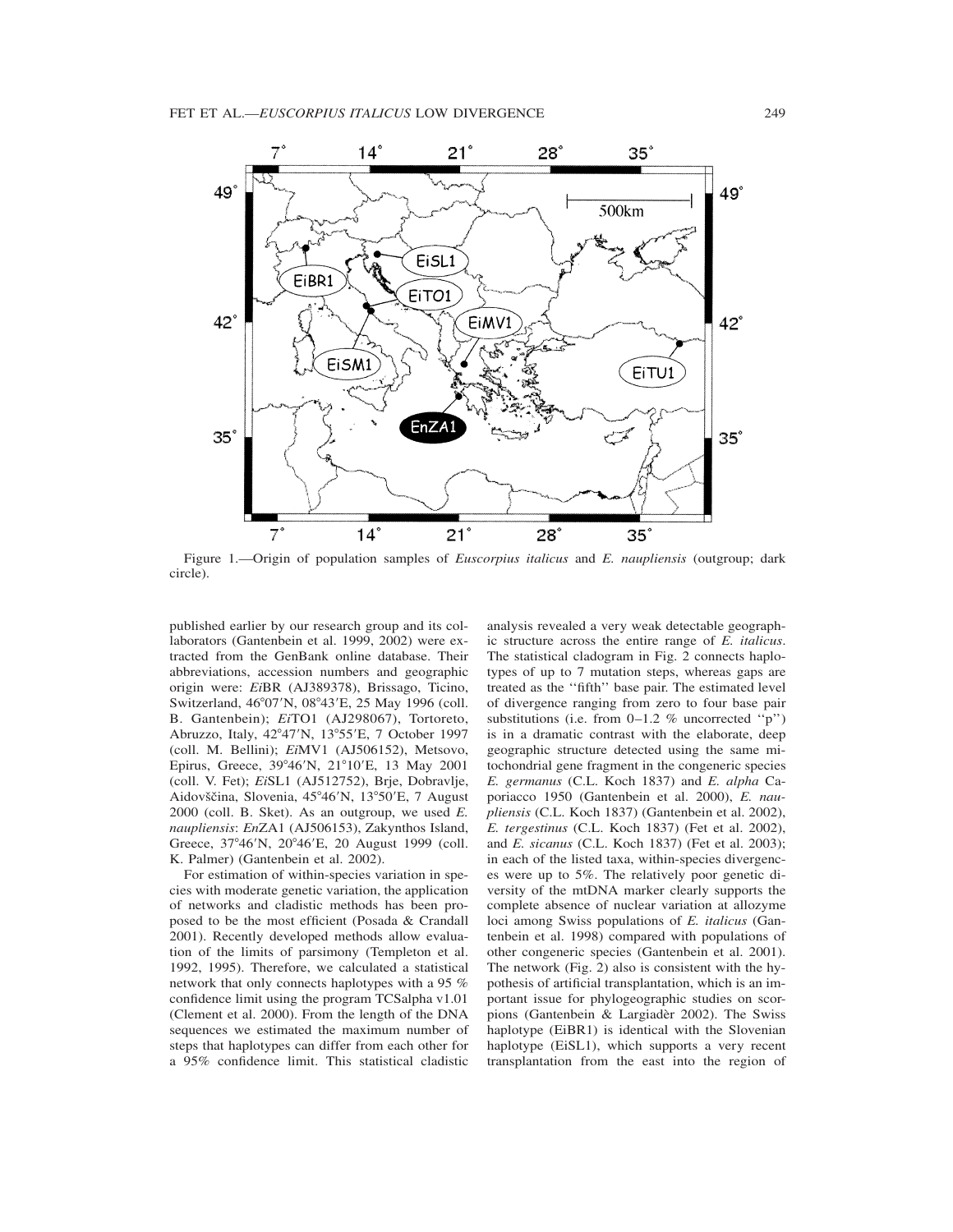

Figure 2.—Maximum Parsimony tree connecting isolated mtDNA haplotypes of a fragment of the 16S rRNA gene. Connections are exclusively drawn with a confidence limit of 95% (i.e.,  $\leq 7$  steps) as calculated according to the method of Templeton et al. (1992). Large circles represent haplotypes; small circles represent hypothetical intermediate haplotypes that connect the haplotypes with each other. Network is not drawn proportionally to genetic distance. See text for the designation of haplotypes. Outgroup shown as a dark circle.

Northern Italy and Switzerland. On the other hand, the haplotypes from Italy (EiSM1/TO1) and from Greece (EiMV1) are each connected to each other with only a single mutational step.

Birula (1917a, 1917b) characterized in detail the geographic distribution of *E. italicus*, describing clearly two disjunct parts of the *E. italicus* range, ''western'' (Europe) and ''eastern'' (Anatolia and Caucasus). This idea still holds as the species has never been found in the eastern part of the Balkan Peninsula (Gantenbein et al. 2002). Birula (1917a, 1917b) considered the eastern part of the range (a narrow strip along the southern and eastern coasts of the Black Sea) reduced compared to the western, due either to southward increase of the Black Sea basin, or aridization of the climate in Anatolia. Morphologically, *E. italicus* from the ''western'' and ''eastern'' parts of the range are the same species (Gantenbein et al. 2002). Thus a strong case can be made for recent, even historical time, dispersal of *E. italicus* between the ''western'' and ''eastern'' portions of its range.

From the current network of sampled haplotypes one could speculate that Anatolia might have served as the refuge for *E. italicus* during the last Pleistocene glaciations. Evidence that Anatolia might have been an important refuge for plants and animals has been recently found for the gall wasp (*Andricus quercustozae*) by Rokas et al. (2003) who reported a higher within-population diversity in the Anatolian populations than in the European ones. We cannot infer any conclusions about genetic diversity of populations; for this, many more *E. italicus* populations and specimens per population need to be genotyped for the orthologous mtDNA

fragment. The low genetic divergence between the haplotypes, however, supports a recent (postglacial) range expansion of this species. Similar low genetic diversity across a wide range was found in the congeneric species *E. flavicaudis*, which is not closely related to  $E$ . *italicus* ( $\sim$ 10% sequence divergence between species; Gantenbein et al. 1999). In *E. flavicaudis*, the combined analysis of multilocus allozyme data and mtDNA sequence data also revealed a low diversity, which can be interpreted as the evidence of rapid range expansion, most likely by human transplantation (Gantenbein et al. 2001). *Euscorpius flavicaudis* is known to be an invasive species since it has been recently reported from places obviously outside its natural habitat, e.g., south of England (Benton 1991) and Uruguay (Toscano-Gadea 1998), where it manages to survive and reproduce. Hewitt (1996, 1999) lists several examples for rapid natural spreading of animals from glacial refuges into Europe, with dispersal rates of  $\sim$ 300 m per year and higher. Hewitt (1990) estimated that flightless grasshoppers like *Chorthippus parallelus* spread from southern Europe to England at a rate of about 300 m per year. In scorpions, however, much lower annual dispersal rates have been determined, which range between 1–30 m, males having a higher dispersal rate (Polis et al. 1985). If we assume as lower dispersal rates for scorpion species than for the flightless grasshoppers, we have to conclude that *E. italicus* and *E. flavicaudis* populations were both spread through human civilization. It is also very likely that these two species had two different glacial refuges: *E. italicus*, in Anatolia and *E. flavicaudis* probably in the south of Italy, which has been identified as a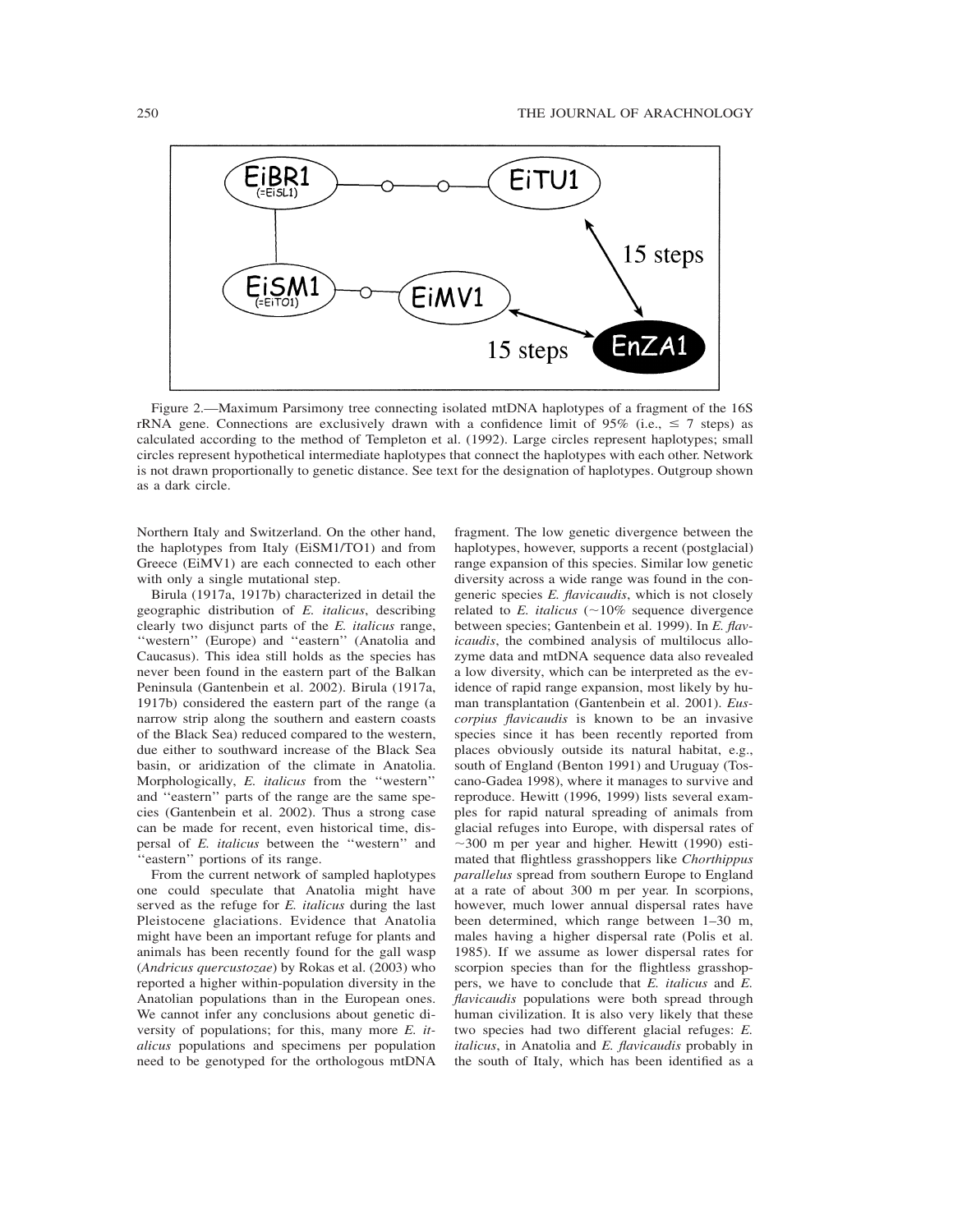main refuge for many other species (Taberlet et al. 1998).

Unlike other species of *Euscorpius*, *E. italicus* was never reported from any of the Aegean islands, or from any Mediterranean islands such as Baleares, Sicily, Sardinia, Corsica or Malta; it has been only recorded from the offshore islands in the Adriatic Sea (Dalmatian coast of Croatia) and Ionian Sea (Corfu, Greece) (Gantenbein et al. 2002). At the present time, this species appears to be successfully dispersing with human assistance, since in parts of its range it is almost or exclusively synanthropic, being found only in human habitations or ruins but not in the wild (Crucitti 1993). Braunwalder (2001) documented that in only 33 records out of 1,031 records in southern Switzerland, *E. italicus* has been found in decidedly natural habitats. Another sign of its probable dispersal with humans is the fact that this species, like *E. flavicaudis*, establishes new reproducing populations, often remotely disjunct from its continuous range. As examples we can mention established populations in lower Don, Russia (Zykoff 1912); in Sion, Valais, Switzerland (Braunwalder 2001); in Ljubljana, Slovenia (Fet et al. 2001); and even in Yemen (Birula 1937) and Iraq (Fet & Kovařík 2003). Records from southwestern Romania (Mehadija, Oravitza; Birula 1917a, 1917b; confirmed by Vachon 1981) probably also refer to introduced populations. Single specimens of *E. italicus* have been found in many localities well outside the main range (Fet & Gruodis 1987; Fet & Sissom 2000; Gantenbein et al. 2002). Moreover, at least within Europe, the active transplantation of *Euscorpius* with the human peddlers of ''scorpion oil'' (an infusion of olive oil with live scorpions, allegedly of medicinal value) has been possible until recently (Komposch et al. 2001). This frequent anthropochory and synanthropy, absence from most islands, and high morphological and genetic similarity of the studied populations from Switzerland, Italy, Slovenia, Greece and Turkey, all suggest that the dispersal of *E. italicus* (likely from glacial refugia) might not be an ancient event. Further investigation of multiple populations could determine an exact refugial origin and possible ways of dispersal of *E. italicus*.

We thank Michael E. Soleglad for his valuable insights, help, and enthusiasm in the study of *Euscorpius*. We thank Marco Bellini, František Kovařík, Kevan Palmer, and Boris Sket for providing specimens. We are grateful to Elizabeth V. Fet and W. Ian Towler for their skilled assistance in the lab. B.G. was supported with an SNF-IHP grant 83EU065528.

## LITERATURE CITED

Benton, T.G. 1991. The life history of *Euscorpius flavicaudis* (Scorpiones, Chactidae). Journal of Arachnology 19:105–110.

- Birula, A. (Byalynitsky-Birula, A.A.). 1917a. Arachnoidea Arthrogastra Caucasica. Pars I. Scorpiones. Zapiski Kavkazskogo Muzeya (Mémoires du Musée du Caucase), Imprimerie de la Chancellerie du Comité pour la Transcaucasie, Tiflis, A(5), 253 pp. (in Russian). English translation: Byalynitskii-Birulya, A. A. 1964. Arthrogastric Arachnids of Caucasia. 1. Scorpions. Israel Program for Scientific Translations, Jerusalem, 170 pp.
- Birula, A. (Byalynitsky-Birula, A.A.). 1917b. Faune de la Russie et des pays limitrophes fondee principalement sur les collections du Musée Zoologique de l'Académie des Sciences de Russie. Arachnides (Arachnoidea). Petrograd, 1(1): xx, 227 pp. (in Russian). English translation: Byalynitskii-Birulya, A.A. 1965. Fauna of Russia and Adjacent Countries. Arachnoidea. Vol. I. Scorpions. Israel Program for Scientific Translations, Jerusalem, xix, 154 pp.
- Birula, A.A. 1937. Notes sur les collections de scorpions recueillis dans le Jémen [Arabie S.E.]. Archives du Musée Zoologique de l'Université de Moscou 4:101–110 (in Russian).
- Bonacina, A. 1982. Note preliminari sulla sistematica sottospecifica di *Euscorpius italicus* (Herbst) (Scorpiones, Chactidae). Rivista del Museo Civico di Scienze Naturali ''Enrico Caffi'' (Bergamo) 4:3–16.
- Braunwalder, M.E. 2001. Scorpions of Switzerland: summary of a faunistic survey. Pp. 279–286. *In* Scorpions 2001. In Memoriam Gary A. Polis (V. Fet & P.A. Selden, eds.). British Arachnological Society, Burnham Beeches, Bucks.
- Braunwalder, M.E. & M. Tschudin. 1997. Skorpione. Eine Einführung mit besonderem Augenmerk auf beide Schweizer Arten. (Biologie einheimischer Wildtiere, 1/47). Infodienst Wildbiologie & Ökologie, Zürich, 16 pp.
- Caporiacco, L. di. 1950. Le specie e sottospecie del genere ''*Euscorpius*'' viventi in Italia ed in alcune zone confinanti. Acta Pontificiae Academiae Scientiarum Novi Lyncaei (ser. 8) 2:159– 230.
- Clement, M., D. Posada & K.A. Crandall. 2000. TCS: a computer program to estimate gene genealogies. Molecular Ecology 9:1657–1659.
- Crucitti, P. 1993. Distribution and diversity of Italian scorpions. Redia 76:281–300.
- Fet, V., B. Gantenbein, E.V. Fet & V. Popa. 2002. *Euscorpius carpathicus* (Linnaeus, 1767) from Romania (Scorpiones: Euscorpiidae): mitochondrial DNA data. Biogeographica 78:141–147.
- Fet, V. & S.P. Gruodis. 1987. The first record of a scorpion, *Euscorpius italicus* (Herbst, 1800) (Scorpioniformes, Chactidae) in Lithuania. Transactions of the Academy of Sciences of the Lithuanian SSR, (C) 4:42–45 (in Russian).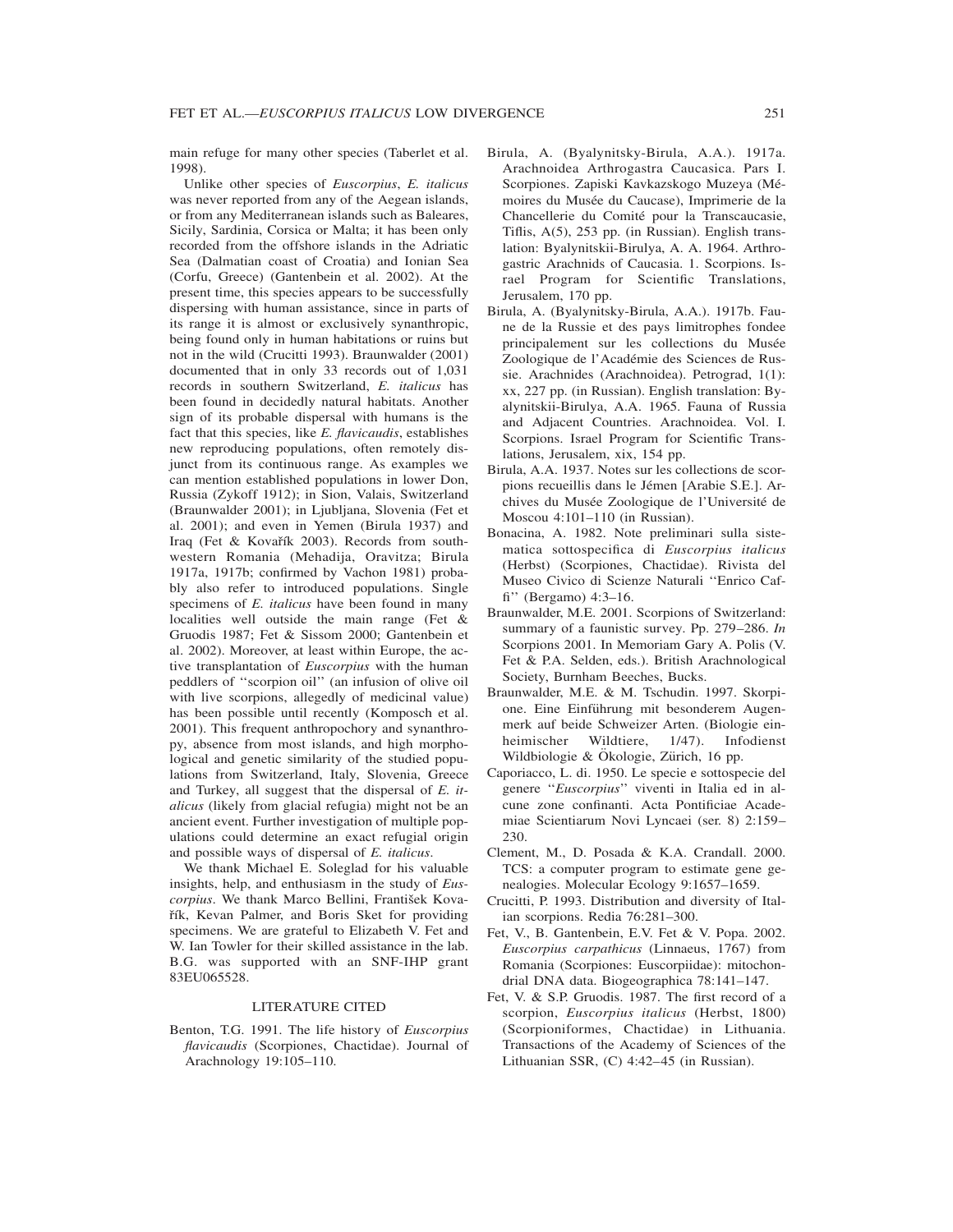- Fet, V. & F. Kovařík. 2003. A record of *Euscorpius* (*Polytrichobothrius*) *italicus* (Herbst, 1800) (Scorpiones: Euscorpiidae) from Iraq. Acta Societatis Zoologicae Bohemicae 67:179–181.
- Fet, V., M. Kuntner & B. Sket. 2001. Scorpions of Slovenia: a faunistic and biogeographical survey. Pp. 255–256. *In* Scorpions 2001. In memoriam Gary A. Polis (V. Fet & P.A. Selden, eds.). British Arachnological Society, Burnham Beeches, Bucks.
- Fet, V. & W.D. Sissom. 2000. Family Euscorpiidae. Pp. 355–381. *In* Fet, V., W. D. Sissom, G. Lowe & M. E. Braunwalder. Catalog of the Scorpions of the World (1758–1998). New York Entomological Society, New York, 690 pp.
- Fet, V., M. E. Soleglad, B. Gantenbein, V. Vignoli, N. Salomone, E. V. Fet & P. Schembri. 2003. New molecular and morphological data on the ''*Euscorpius carpathicus*'' species complex (Scorpiones: Euscorpiidae) from Italy, Malta, and Greece justify the elevation of *E. c. sicanus* (C. L. Koch, 1837) to the species level. Revue suisse de Zoologie 110:355–379.
- Gantenbein, B., L. Büchi, M.E. Braunwalder & A. Scholl. 1998. The genetic population structure of *Euscorpius germanus* (C. L. Koch) (Scorpiones: Chactidae) in Switzerland. Pp. 33–40. *In* Proceedings of the 17th European Colloquium of Arachnology, Edinburgh 1997 (P.A. Selden, ed.). British Arachnological Society, Burnham Beeches, Bucks.
- Gantenbein, B., V. Fet, C.R. Largiadèr & A. Scholl. 1999. First DNA phylogeny of *Euscorpius* Thorell, 1876 (Scorpiones: Euscorpiidae) and its bearing on taxonomy and biogeography of this genus. Biogeographica 75:49–65.
- Gantenbein, B., V. Fet, M. Barker & A. Scholl. 2000. Nuclear and mitochondrial markers reveal the existence of two parapatric scorpion species in the Alps: *Euscorpius germanus* (C. L. Koch, 1837) and *E. alpha* Caporiacco, 1950, stat. nov. (Scorpiones, Euscorpiidae). Revue suisse de Zoologie 107:843–869.
- Gantenbein, B. & C.R. Largiadèr. 2002. Mesobu*thus gibbosus* (Scorpiones: Buthidae) on the island of Rhodes—Hybridisation between Ulysses' stowaways and native scorpions? Molecular Ecology 11:925–938.
- Gantenbein, B., M.E. Soleglad & V. Fet. 2001. *Euscorpius balearicus* Caporiacco, 1950, stat. nov. (Scorpiones: Euscorpiidae): molecular (allozymes and mtDNA) and morphological evidence for an endemic Balearic Islands species. Organisms, Diversity & Evolution 1:301–320.
- Gantenbein, B., M.E. Soleglad, V. Fet, P. Crucitti & E.V. Fet. 2002. *Euscorpius naupliensis* Caporiacco, 1950 (Scorpiones: Euscorpiidae): elevation to species level justified by molecular and mor-

phology data. Revista Ibérica de Aracnología 6: 13–43.

- Hewitt, G.M. 1990. Divergence and speciation as viewed from an insect hybrid zone. Canadian Journal of Zoology 68:1701–1715.
- Hewitt, G.M. 1996. Some genetic consequences of ice ages, and their role in divergence and speciation. Biological Journal of the Linnean Society 58:247–276.
- Hewitt, G.M. 1999. Post-glacial re-colonization of European biota. Biological Journal of the Linnean Society 68:87–112.
- Kinzelbach, R. 1975. Die Skorpione der Ägäis. Beiträge zur Systematik, Phylogenie und Biogeographie. Zoologische Jahrbücher, Abteilung für Systematik 102:12–50.
- Komposch, C., B. Scherabon & Fet, V. 2001. Scorpions of Austria. Pp. 267–271. *In* Scorpions 2001. In memoriam Gary A. Polis (V. Fet & P.A. Selden, eds.). British Arachnological Society, Burnham Beeches, Bucks.
- Polis, G.A., C.N. McReynolds & G.R. Ford. 1985. Home range geometry of the desert scorpion *Paruroctonus mesaensis*. Oecologia (Berlin) 67: 273–277.
- Posada, D. & K.A. Crandall. 2001. Intraspecific gene genealogies: trees grafting into networks. Trends in Ecology & Evolution 16:37–45.
- Rokas, A., R.J. Atkinson, L. Webster, G. Csoka & G.N. Stone. 2003. Out of Anatolia: longitudinal gradients in genetic diversity support an eastern origin for a circum-Mediterranean oak gallwasp *Andricus quercustozae*. Molecular Ecology 12: 2153–2174.
- Taberlet, P., L. Fumagalli, A.-G. Wust-Saucy & J.- F. Cosson. 1998. Comparative phylogeography and postglazial colonization routes in Europe. Molecular Ecology 7:453–464.
- Templeton, A.R., K.A. Crandall & C.F. Sing. 1992. A cladistic analysis of phenotypic associations with haplotypes inferred from restriction endonuclease mapping and DNA sequence data. III. Cladogram estimation. Genetics 132:619–633.
- Templeton, A.R., E. Routman & C.A. Phillips. 1995. Separating population structure from population history: A cladistic analysis of the geographical distribution of mitochondrial DNA haplotypes in the tiger salamander, *Ambystoma tigrinum*. Genetics 140:767–782.
- Thompson, J.D., T.J. Gibson, F. Plewniak, F. Jeanmougin & D.G. Higgins. 1997. The ClustalX windows interface: flexible strategies for multiple sequence alignment aided by quality analysis tools. Nucleic Acids Research 24:4876–4882.
- Toscano-Gadea, C. A. 1998. *Euscorpius flavicaudis* (de Geer, 1778) in Uruguay: first record from the New World. Newsletter of the British Arachnological Society 81:6.
- Vachon, M. 1981. Remarques sur la classification